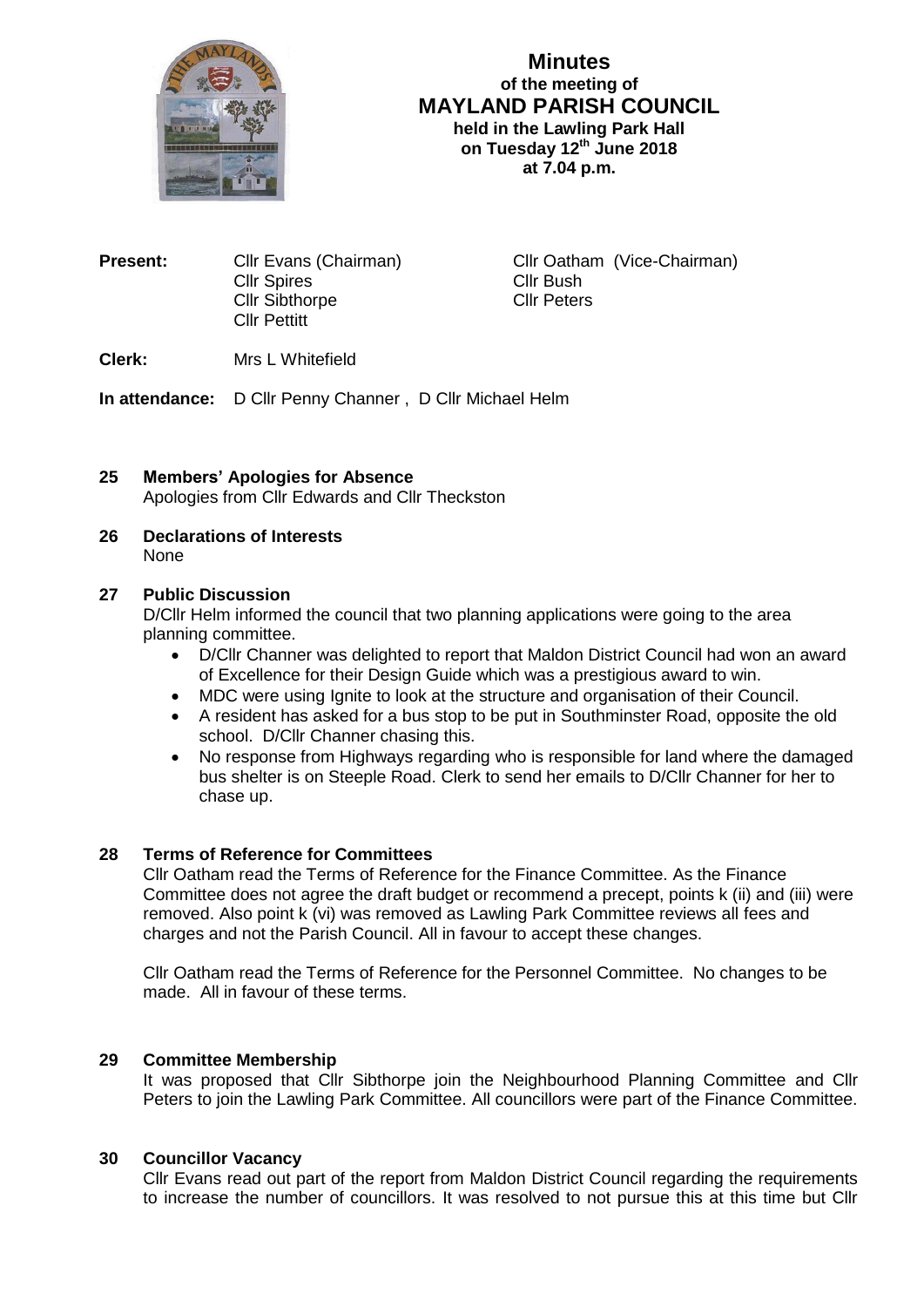Spires made the point that **ALL** councillors should take an active part in the work of the Council.

### **31 Standing Orders**

All Councillors have received the Model Standing Orders 2018. All Councillors in favour of accepting these apart from Cllr Oatham as he has yet to read them.

 *It was resolved* that Agendas should be delivered by post or email on a Wednesday to allow sufficient time before the meeting.

### **32 Appointment of Representatives**

Transport Representative needed to attend meetings and report back to the Council. It was agreed to put an advert in the Mayland Mayl for someone to fill this role. Clerk to action.

### **33 Planning**

The following applications were considered and comment to the Planning Authority agreed:-

### **18/00547/HOUSE IAP00017146 -001** Demolition and rebuild of existing single storey detached garage & workshop in rear garden of existing dwelling house Bien Venue 110 The Drive Mayland Essex

There were no objections and no additional comment to MDC.

Cllr Spires has been approached by a resident in Mayland close regarding a planning application which he has not given planning permission for. D/Cllr Channer and D/Cllr Helm recommended advising MDC Planning immediately. Clerk to action.

#### **34 Parish Trigger**

Clerk read out a report from Cllr Edwards after he attended a meeting on  $30<sup>th</sup>$  May regarding MDC decision to remove the parish trigger and all paper copies for planning applications. All were not happy with the support for the Parish Council's comments on the planning applications by the district councillors and the planning officers. The meeting suggested that a shorter letter is composed and be sent out to all the district parish councils who will then be asked to sign it to show their support for action against the Council.

Letter from Maldon Town Council was then read out and then signed by all the Councillors. Clerk to send on as directed by MTC.

Discussion with District Councillors about the planning process and whether training would be beneficial to help Parish councils with applications. Planning committees get full report of application and Parish councils only see a part of this.

Clerk to print the report from the Area Committee Meetings.

#### **35 Finance**

Councillors received a list of all payments and receipts. The approved payments and receipts are listed below: -

#### **PAYMENTS**

| Date      | <b>Pavee</b>            | Service/supply                  |          |
|-----------|-------------------------|---------------------------------|----------|
| 08-May-18 | MSJ Garwood             | Football pitches/grounds maint. | 2.486.84 |
| 08-May-18 | <b>Zurich Municipal</b> | Insurance 2018/19               | 2.651.69 |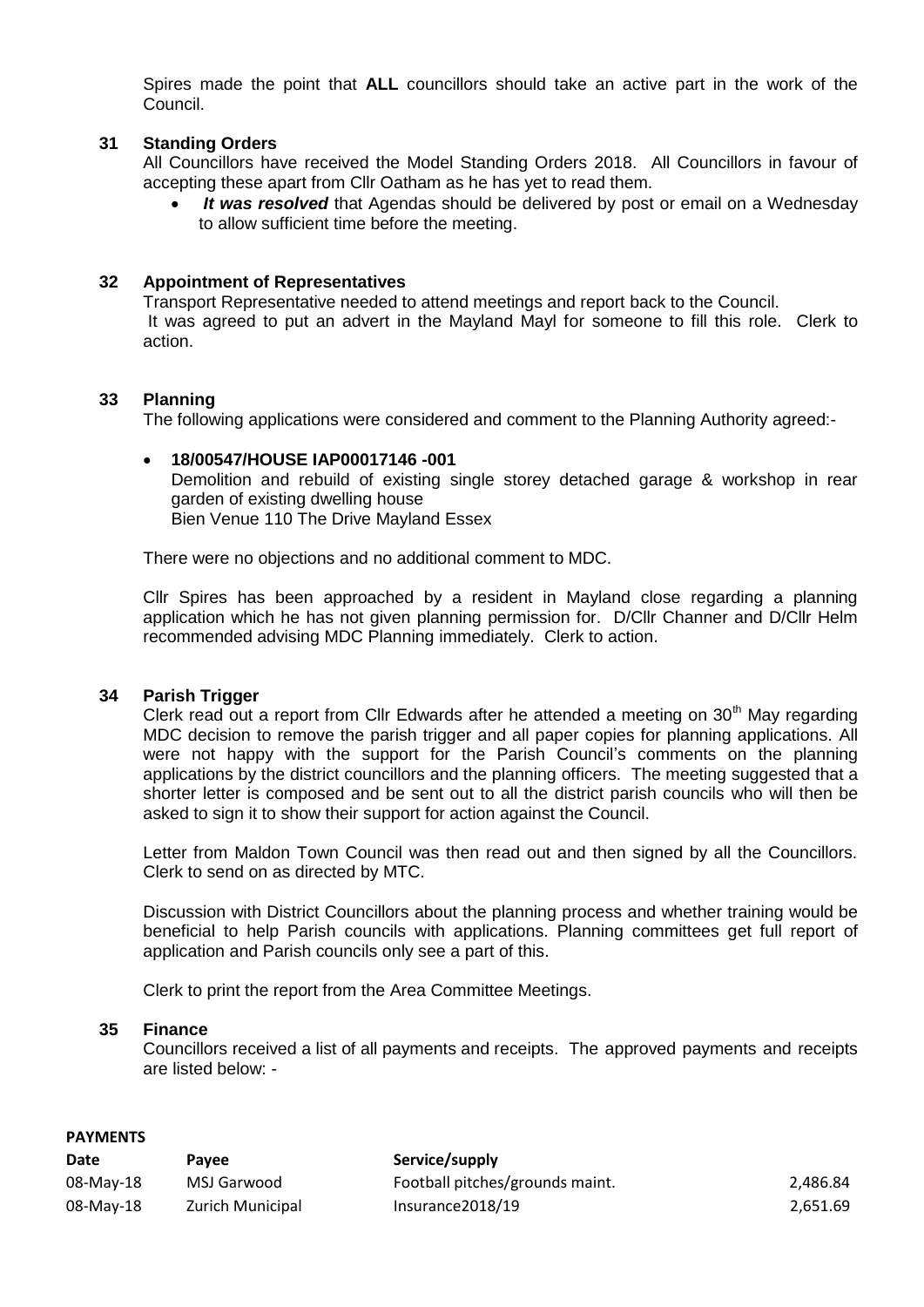| 12-Jun-18 | <b>EALC</b>                    | <b>Budget &amp; Training for Clerk</b> |              | 60.00     |
|-----------|--------------------------------|----------------------------------------|--------------|-----------|
| 12-Jun-18 | <b>EALC</b>                    | <b>Councillor Training</b>             |              | 296.00    |
| 12-Jun-18 | Office IS Ltd                  | <b>Office Stationary</b>               |              | 90.62     |
| 12-Jun-18 | <b>Cummins &amp; Jennings</b>  | Paint & Rollers                        |              | 91.20     |
| 12-Jun-18 | WFP Ltd                        | <b>Fire Alarm Monitoring</b>           |              | 180.00    |
| 12-Jun-18 | <b>Maldon District Council</b> | Annual play site inspection            |              | 201.60    |
| 12-Jun-18 | <b>Maldon District Council</b> | Protection Officers - April            |              | 229.46    |
| 12-Jun-18 | MSJ Garwood                    | Overmarking/maintenance                |              | 1,851.23  |
| 12-Jun-18 | R Bush/J Oatham                | Cupboard construction                  |              | 460.00    |
| 12-Jun-18 | L Whitefield                   | Voipfone, Petty Cash, Mileage          |              | 109.39    |
| 12-Jun-18 | Faye Wharton                   | Deposit Refund 13/5/18                 |              | 50.00     |
| 12-Jun-18 | Hayley Allen-Dudley            | Deposit Refund 27/5/18                 |              | 50.00     |
| 12-Jun-18 | 4Tec Limited                   | Internal Audit on site & report        |              | 357.00    |
| 12-Jun-18 | Len Moore                      | Tree trimming in Bakersfield           | (2 invoices) | 480.00    |
| 25-Jun-18 | MPC Staff                      | <b>Staff Wages</b>                     |              | 2,280.55  |
| 30-Jun-18 | <b>HMRC</b>                    | Tax and NI                             |              | 1,328.74  |
|           |                                |                                        |              | 13,254.32 |

#### **RECEIPTS**

| 09-May-18    | Mayland Village Football<br>Club | Pitch Fees May 2018                 | 160.00 |
|--------------|----------------------------------|-------------------------------------|--------|
| 17-May-18    | E.Havis                          | Zumba hall hire                     | 220.00 |
| 25-May-18    | Virgin Care                      | Play & Stay Hire to end of June     | 80.00  |
| 25-May-18    | S. Elves                         | Inside Out Dance class hire for May | 128.00 |
| 06-Jun-18    | James Houghton                   | Hall Hire & Deposit 25/8/18         | 90.00  |
| $06$ -Jun-18 | D. Down                          | Hall Hire 8/5-18/5                  | 32.00  |
| 06-Jun-18    | D. Down                          | Hall Hire 22/5-8/6                  | 32.00  |
| 06-Jun-18    | Casual Hirer                     | Tennis Court fee                    | 17.00  |
|              |                                  |                                     | 759.00 |

### **PETTY CASH**

| Date        | Payee       |                                 |       |
|-------------|-------------|---------------------------------|-------|
| 08-May-18   | Voipfone    | Fee (5/5/18)                    | 2.40  |
| 09-May-18   | Tesco       | Petrol for Mower/Strimmer       | 7.91  |
| 17-May-18   | Lidl        | Bin Liners, white sacks         | 1.80  |
| 28-Mar-18   | All Seasons | <b>Storage Boxes for office</b> | 20.00 |
| $23-May-18$ | Asda        | Ant killer                      | 2.48  |
| 24-May-18   | Morrisons   | <b>Tea Towels</b>               | 5.00  |
|             |             |                                 | 19.59 |

Cllr Evans and Cllr Spires signed the cheques and Cllr Pettitt signed the list of payments. Cllr Pettitt proposed accepting this list and Cllr Sibthorpe seconded it. All in favour.

Cllr Oatham had looked into changing the bank account to Santander. It was found that the charges for the appropriate bank account were too high so Clerk to source another bank.

### **36 Clerk's Report**

Each Councillor has received an update on matters from the previous meeting.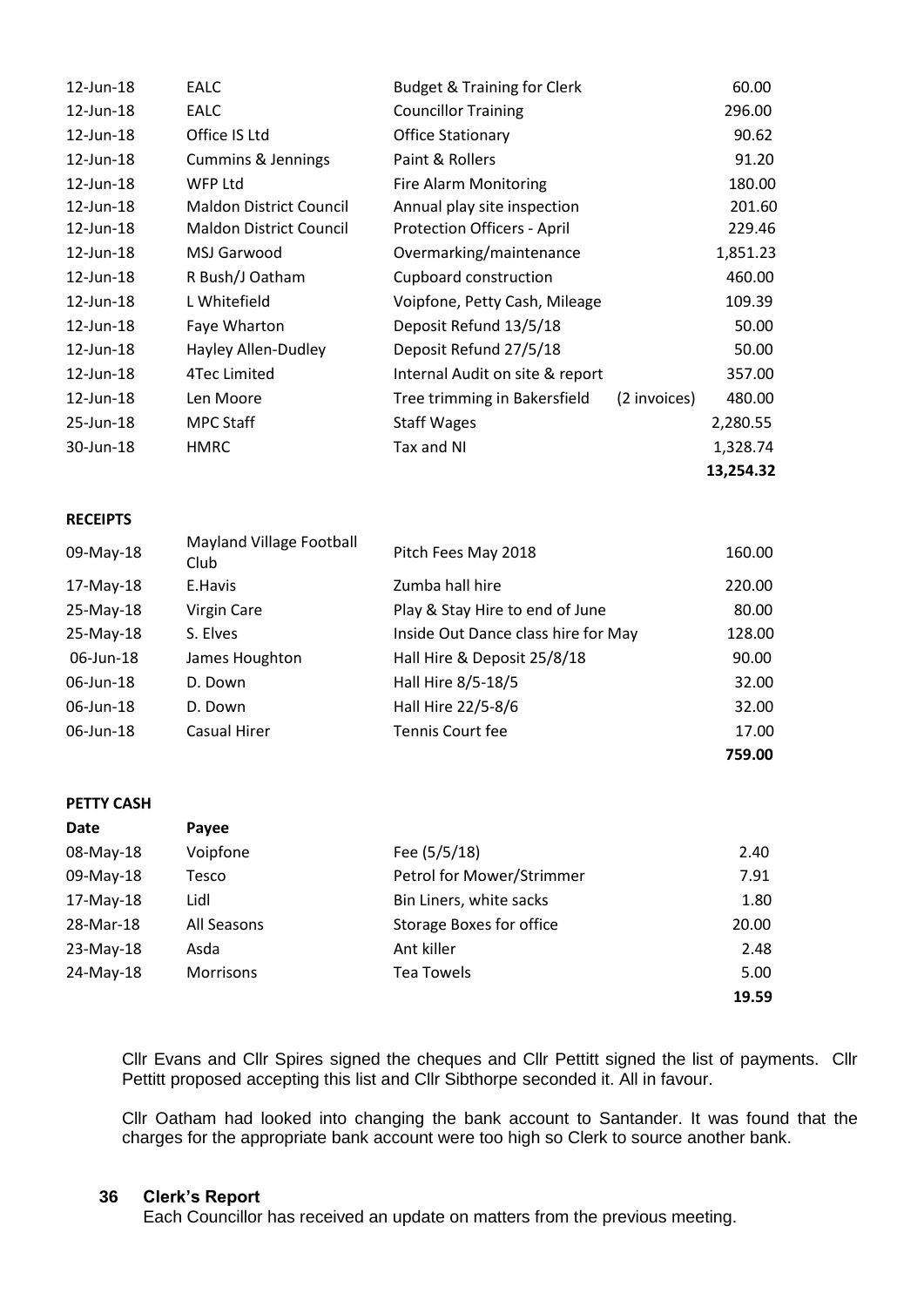- **37 Lawling Park Committee** *including Bakersfield, Lawling Playing Field & Dog Walk Area* Councillors noted receipt of the draft minutes from the May LPC meeting.
	- Cupboards have now been completed by Cllrs Oatham and Bush.
	- Holes on the field have still not been filled by the football club. Clerk to email club suggesting either they do them or we will do it and pass on costs to them.
	- It was agreed that we will not purchase salt from MDC.
	- Hall left dirty after a party on  $8<sup>th</sup>$  June. To deduct £25 from their deposit.

### **38 Neighbourhood Plan Committee**

Councillors noted receipt of the draft minutes from the June NP meeting.

CIL survey will be deferred to the next Neighbourhood planning meeting in July.

### **39 Parks & Open Spaces**

- Discussion about Community Protection Officer Report. Clerk to find out what authority the CPO have.
- Public Space Protection Order (PSPO) MDC would like our views on the creation of a new PSPO regarding dog control across the district. Possible amendments are:
	- $\circ$  Maintaining the current PSPO making it an offence not to pick up after a dog
	- $\circ$  Provide authorised Officers the power to request that individual dogs are kept on a lead if their behaviour is having or is likely to have a detrimental effect on the local community.
	- o Making it an offence for any dog to be off its lead in specific areas
	- $\circ$  The creation of dog free zones in areas such as tennis courts, bowls lawns, etc.
- Grass cutting in the village was discussed after a resident reported verges that were not kept tidy. Clerk to find out from MDC which areas they are responsible for cutting. Bakersfield needs more regular cutting. Clerk to speak to Garwoods.

### **40 Village Environment**

- Bus stop shelter has previously been discussed. Clerk to chase up leads to find out insurance details.
- ECC reported that the 'Welcome to Mayland' sign was not their responsibility. They supplied this sign at the same time as the gated entrance. Clerk to report this.
- Policing in the village was discussed. It was suggested that we police our own village which some other villages do. There is a 'coffee with cops' event being held on  $14<sup>th</sup>$ July at Holly's diner in Latchingdon to discuss any issues.

### **41 Henry Samuel Hall**

Recent meeting held at Henry Samuel Hall to discuss possible renovations. It was estimated that it needs £100,000 or more to carry out these works. Possible grants are available. Clerk to find out more information about the current trustees, covenants etc.

### **42 CCTV**

Police have reported that no prosecution was made after an assault in Lawling Park. A further incident occurred on 11<sup>th</sup> May in Lawling Car Park. CCTV footage provided to the police.

New CCTV installation almost completed.